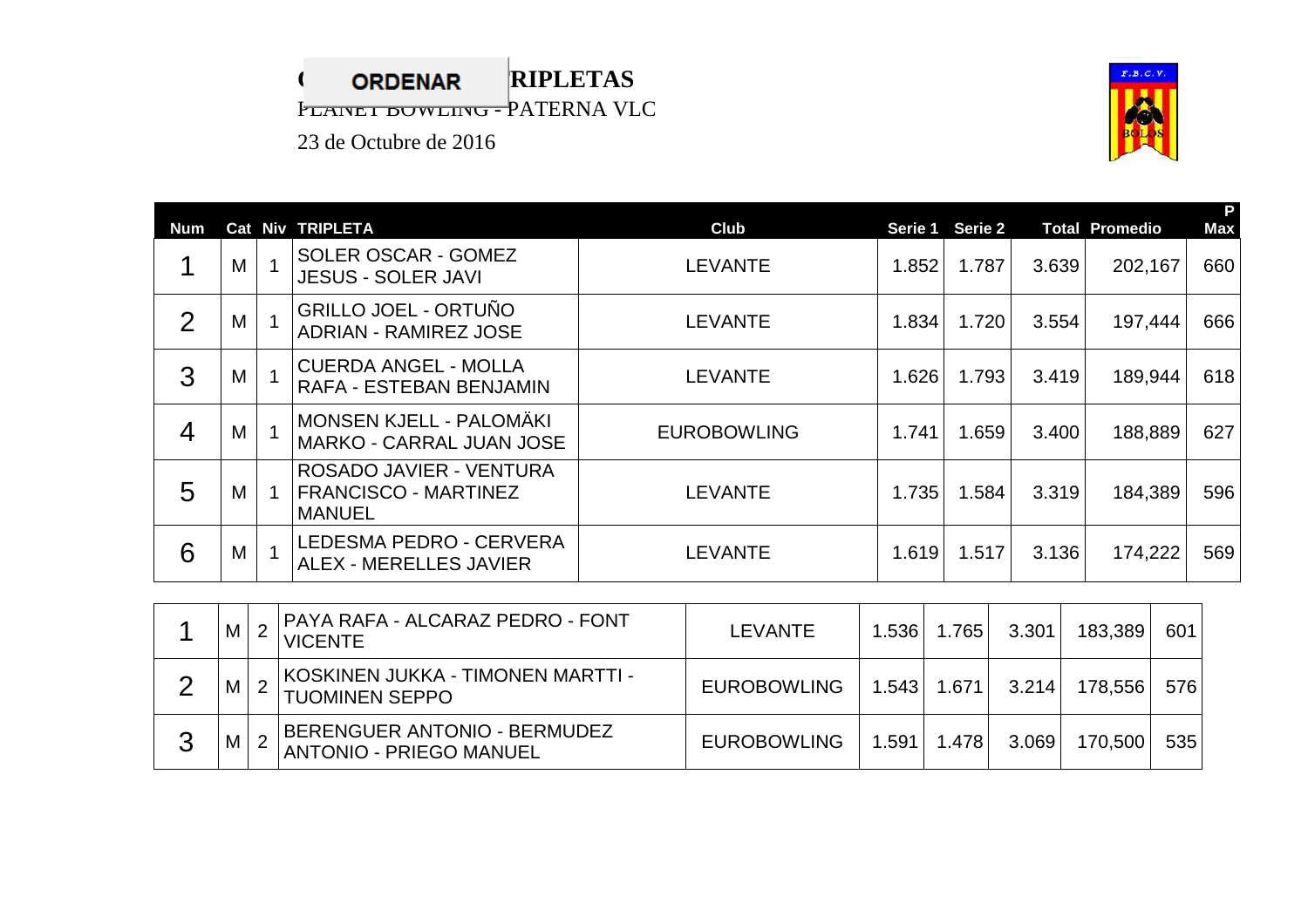|  | <b>M</b> | GARCIA ALEJANDRO - MORLANES PABLO -<br><b>FERNANDEZ REINALDO</b> | <b>BOLOTOMIZADOS</b> |  | 1.547   1.370 | 2.917 | 162.056 | 533 |
|--|----------|------------------------------------------------------------------|----------------------|--|---------------|-------|---------|-----|
|--|----------|------------------------------------------------------------------|----------------------|--|---------------|-------|---------|-----|

|               | М | 3 | BERDAL RENE - NAVARRO IVAN - VASCO<br><b>MANUEL</b>                | <b>LEVANTE</b>     | 1.550 | 1.657 | 3.207 | 178,167 | 587 |
|---------------|---|---|--------------------------------------------------------------------|--------------------|-------|-------|-------|---------|-----|
| $\mathcal{P}$ | М |   | CALIFICE ROBERT - STAES LUDO - OTTO<br><b>JEAN MICHEL</b>          | <b>EUROBOWLING</b> | 1.518 | 1.562 | 3.080 | 171,111 | 538 |
| 3             | M | 3 | PELTONEN JARMO - PRIEGO ANTONIO -<br>MUÑOS DIEGO                   | <b>EUROBOWLING</b> | 1.348 | 1.415 | 2.763 | 153,500 | 493 |
| 4             | M |   | LEAL MIGUEL - BENITEZ JOSE LUIS -<br><b>MARTINEZ CHRISTIAN</b>     | <b>LEVANTE</b>     | 1.176 | 1.433 | 2.609 | 144,944 | 492 |
| 5             | М |   | FELIPE GALAN RAUL - POZO VICENTE -<br><b>CASTILLO JUAN ANTONIO</b> | <b>LEVANTE</b>     | 1.245 | 1.274 | 2.519 | 139,944 | 481 |

|  | <b>IMOLLA ALICIA - ALBERT MILAGROS -</b><br><b>ESTEVE DOLORES</b> | LEVANTE     | 1.533 | .523 | 3.056 | 169,778 | 561 |
|--|-------------------------------------------------------------------|-------------|-------|------|-------|---------|-----|
|  | HUBERT ALBERTE - MORTIER IVONNE -<br><b>KOSKI PIRJO</b>           | EUROBOWLING | 1.387 | .180 | 2.567 | 142,611 | 493 |

| <b>Num Cat</b> |   | <b>CLASIFICACION INDIVIDUAL</b> |     | <b>S-1 PT S-2 PT</b> |   |                   |   | Total Pt Promedio P.Max P.Min Dif. T.SCR |     |                  |    |       |
|----------------|---|---------------------------------|-----|----------------------|---|-------------------|---|------------------------------------------|-----|------------------|----|-------|
|                | M | <b>GOMEZ JESUS</b>              | 661 | 633                  | 3 | .294              | 6 | 215,667                                  | 241 | 182              | 59 | 1.294 |
| 2              | M | <b>SOLER OSCAR</b>              | 651 | 610                  | 3 | .261              | 6 | 210,167                                  | 248 | 192              | 56 | 1.261 |
| 3              | м | <b>GRILLO JOEL</b>              | 627 | 595                  | 3 | .222              | 6 | 203,667                                  | 238 | 156              | 82 | 1.222 |
| $\overline{4}$ | M | <b>CUERDA ANGEL</b>             | 571 | 651                  | 3 | .222              | 6 | 203,667                                  | 246 | 157              | 89 | 1.222 |
| 5              | M | <b>MERELLES JAVIER</b>          | 613 | 573                  | 3 | .186              | 6 | 197,667                                  | 238 | 153 <sub>1</sub> | 85 | 1.186 |
| 6              | M | <b>RAMIREZ JOSE</b>             | 596 | 573                  | 3 | .169 <sup>1</sup> | 6 | 194,833                                  | 214 | 169              | 45 | 1.169 |
|                | M | ORTUÑO ADRIAN                   | 611 | 552                  | 3 | .163              | 6 | 193,833                                  | 235 | 158              | 77 | 1.163 |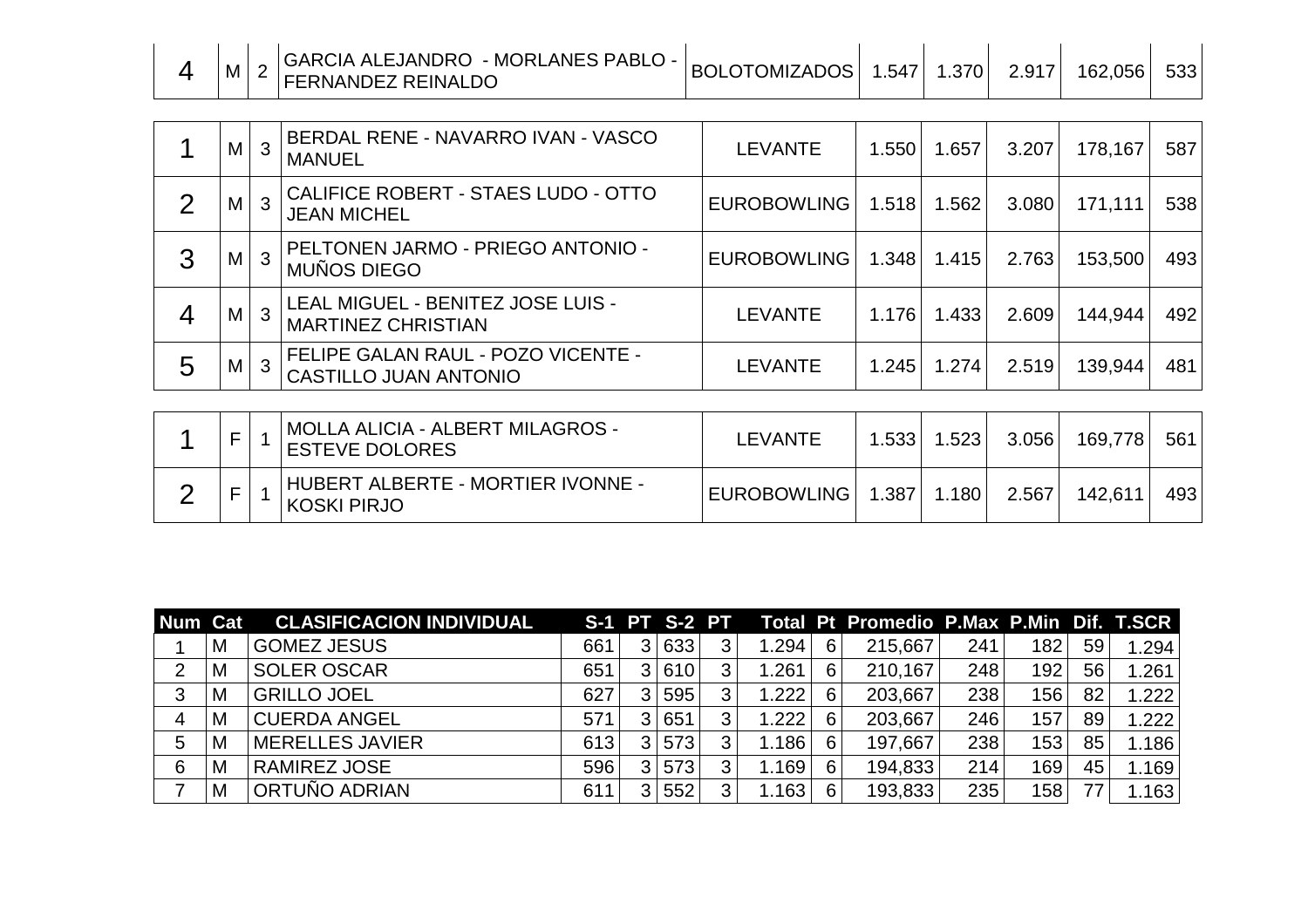| 8  | M | <b>MARTINEZ MANUEL</b>   | 576 | 3 | 573 | 3              | 1.149 | 6 | 191,500 | 207 | 175 | 32  | 1.149 |
|----|---|--------------------------|-----|---|-----|----------------|-------|---|---------|-----|-----|-----|-------|
| 9  | M | PALOMÄKI MARKO           | 563 | 3 | 584 | 3              | 1.147 | 6 | 191,167 | 226 | 148 | 78  | 1.147 |
| 10 | M | <b>NAVARRO IVAN</b>      | 604 | 3 | 541 | 3              | 1.145 | 6 | 190,833 | 217 | 149 | 68  | 1.145 |
| 11 | M | <b>KOSKINEN JUKKA</b>    | 556 | 3 | 588 | 3              | 1.144 | 6 | 190,667 | 233 | 163 | 70  | 1.144 |
| 12 | M | <b>CARRAL JUAN JOSE</b>  | 592 | 3 | 550 | 3              | 1.142 | 6 | 190,333 | 222 | 141 | 81  | 1.142 |
| 13 | M | ROSADO JAVIER            | 623 | 3 | 516 | 3              | 1.139 | 6 | 189,833 | 220 | 160 | 60  | 1.139 |
| 14 | M | PAYA RAFA                | 523 | 3 | 596 | 3              | 1.119 | 6 | 186,500 | 216 | 157 | 59  | 1.119 |
| 15 | M | <b>MONSEN KJELL</b>      | 586 | 3 | 525 | 3              | 1.111 | 6 | 185,167 | 214 | 145 | 69  | 1.111 |
| 16 | M | PEREZ PUCHE MANUEL       | 487 | 3 | 623 | 3              | 1.110 | 6 | 185,000 | 245 | 149 | 96  | 1.110 |
| 17 | M | <b>ESTEBAN BENJAMIN</b>  | 569 | 3 | 532 | 3              | 1.101 | 6 | 183,500 | 191 | 170 | 21  | 1.101 |
| 18 | M | <b>BERDAL RENE</b>       | 490 | 3 | 609 | 3              | 1.099 | 6 | 183,167 | 205 | 159 | 46  | 1.099 |
| 19 | M | <b>FONT VICENTE</b>      | 508 | 3 | 591 | $\overline{3}$ | 1.099 | 6 | 183,167 | 232 | 144 | 88  | 1.099 |
| 20 | M | <b>MOLLA RAFA</b>        | 486 | 3 | 610 | 3              | 1.096 | 6 | 182,667 | 222 | 100 | 122 | 1.096 |
| 21 | M | <b>SOLER JAVI</b>        | 540 | 3 | 544 | 3              | 1.084 | 6 | 180,667 | 203 | 164 | 39  | 1.084 |
| 22 | M | <b>ALCARAZ PEDRO</b>     | 505 | 3 | 578 | 3              | 1.083 | 6 | 180,500 | 219 | 116 | 103 | 1.083 |
| 23 | F | <b>MOLLA ALICIA</b>      | 528 | 3 | 546 | 3              | 1.074 | 6 | 179,000 | 211 | 153 | 58  | 1.074 |
| 24 | M | <b>BERENGUER ANTONIO</b> | 482 | 3 | 567 | 3              | 1.049 | 6 | 174,833 | 213 | 156 | 57  | 1.049 |
| 25 | M | <b>GARCIA ALEJANDRO</b>  | 557 | 3 | 487 | 3              | 1.044 | 6 | 174,000 | 224 | 136 | 88  | 1.044 |
| 26 | M | <b>OTTO JEAN MICHEL</b>  | 505 | 3 | 537 | 3              | 1.042 | 6 | 173,667 | 202 | 164 | 38  | 1.042 |
| 27 | M | PELTONEN JARMO           | 534 | 3 | 507 | 3              | 1.041 | 6 | 173,500 | 220 | 155 | 65  | 1.041 |
| 28 | M | <b>TIMONEN MARTTI</b>    | 485 | 3 | 556 | 3              | 1.041 | 6 | 173,500 | 210 | 139 | 71  | 1.041 |
| 29 | M | <b>STAES LUDO</b>        | 554 | 3 | 486 | 3              | 1.040 | 6 | 173,333 | 197 | 131 | 66  | 1.040 |
| 30 | F | <b>FERNANDEZ AURORA</b>  | 493 | 3 | 546 | 3              | 1.039 | 6 | 173,167 | 184 | 157 | 27  | 1.039 |
| 31 | M | <b>BERMUDEZ ANTONIO</b>  | 563 | 3 | 472 | 3              | 1.035 | 6 | 172,500 | 197 | 146 | 51  | 1.035 |
| 32 | M | <b>VENTURA FRANCISCO</b> | 536 | 3 | 495 | 3              | 1.031 | 6 | 171,833 | 191 | 148 | 43  | 1.031 |
| 33 | M | <b>TUOMINEN SEPPO</b>    | 502 | 3 | 527 | $\overline{3}$ | 1.029 | 6 | 171,500 | 188 | 130 | 58  | 1.029 |
| 34 | M | <b>BENITEZ JOSE LUIS</b> | 451 | 3 | 559 | 3              | 1.010 | 6 | 168,333 | 204 | 144 | 60  | 1.010 |
| 35 | F | <b>ALBERT MILAGROS</b>   | 521 | 3 | 481 | 3              | 1.002 | 6 | 167,000 | 183 | 156 | 27  | 1.002 |
| 36 | M | <b>CALIFICE ROBERT</b>   | 459 | 3 | 539 | 3              | 998   | 6 | 166,333 | 196 | 135 | 61  | 998   |
| 37 | M | <b>PRIEGO MANUEL</b>     | 546 | 3 | 439 | 3              | 985   | 6 | 164,167 | 189 | 124 | 65  | 985   |
| 38 | F | <b>ESTEVE DOLORES</b>    | 484 | 3 | 496 | 3              | 980   | 6 | 163,333 | 173 | 154 | 19  | 980   |